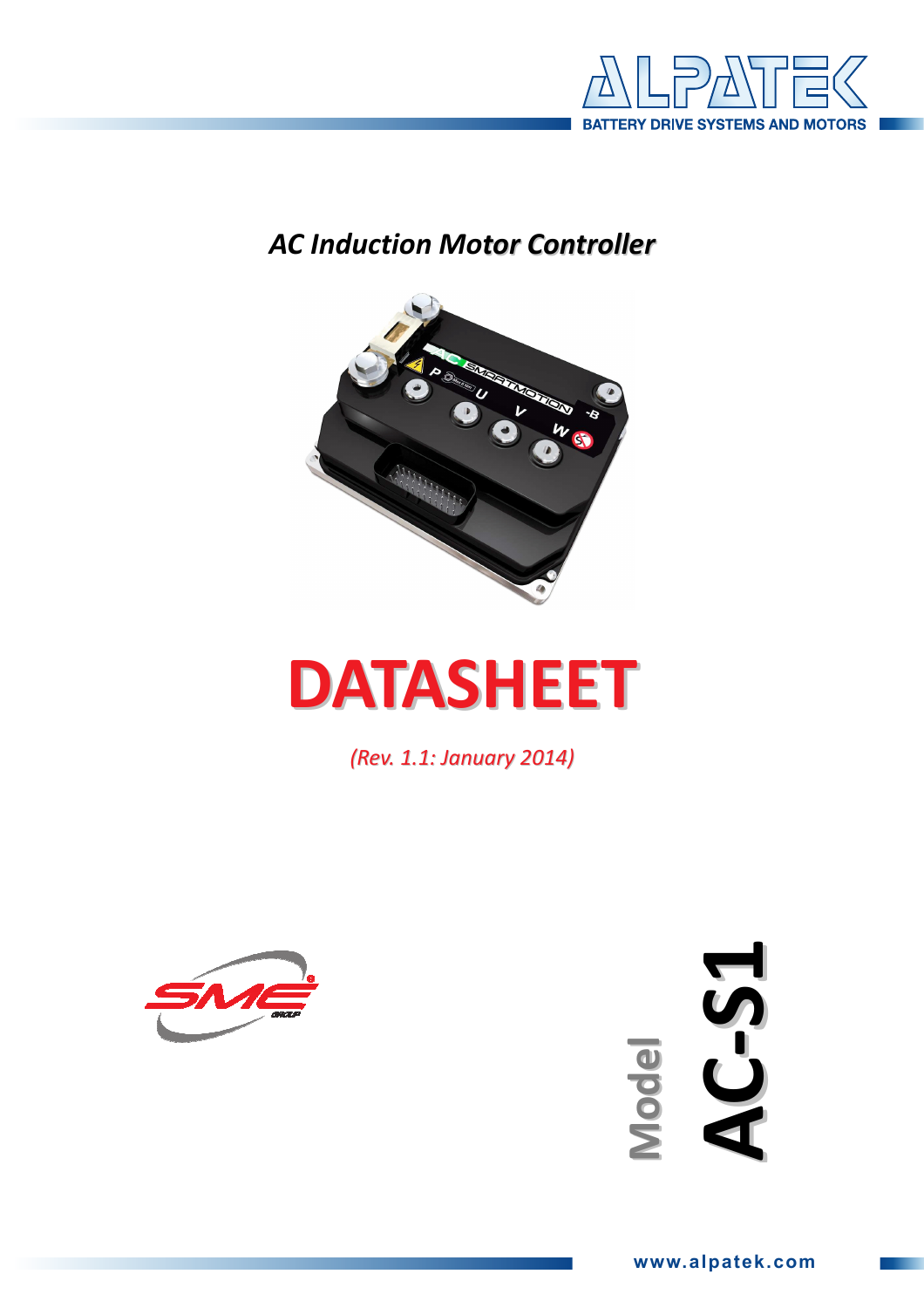

## ACS1 SmartMotion Inverter Series **Datasheet**

SME inverters provide advanced control of AC induction motors for traction or pump functions of any electrical vehicle working with speed or torque control algorithms.

SmartMotion is an integrated controller which can manage multi-function and fully configurable I/O pins for any I/O functions like digital and analogue inputs and digital and analogue outputs, capable of driving fans, relays' and hydraulic valves' coils, contactors, negative brakes and many others inductive/resistive loads.

It is fully suitable for counterbalanced and warehouse trucks, all heavy-duty applications as Tow Tractors, Cleaning machines or Air Platform, any kind of passengers vehicles or utility vehicles as Electric scooter or Golf or City Cars.

#### Main features

- AC motor control features:
	- Indirect Field Oriented Control (IFOC) with unsurpassed dynamic and performance in full speed range by decoupling and regulating flux and torque vectors of stator current components
	- advanced Space Vector Modulation (SVM) technique for high system efficiency reducing motor harmonics and losses
	- accurate Rotor Flux Model and Fully Developed Field Weakening technique for high motor efficiency and dynamic across full speed range
	- optimization of stator losses is achieved through advanced management of rotor flux on all load conditions
	- motor model fully compatible with IEEE Standard in order to get the parameters of motor's equivalent circuit from no-load and blocked rotor tests; it can work with all AC motors of all manufactures
- Fully configurable through supplied GUI, which reduces abruptly the time to market start-up of the system
- Standard and same firmware for all inverter series (easily extendable to future models)
- Robust, safe and self diagnostic (both for hardware and software fault conditions)
- CAN Open and serial interfaces
- **Powerful logging of all sensible working variables**
- Full product tracking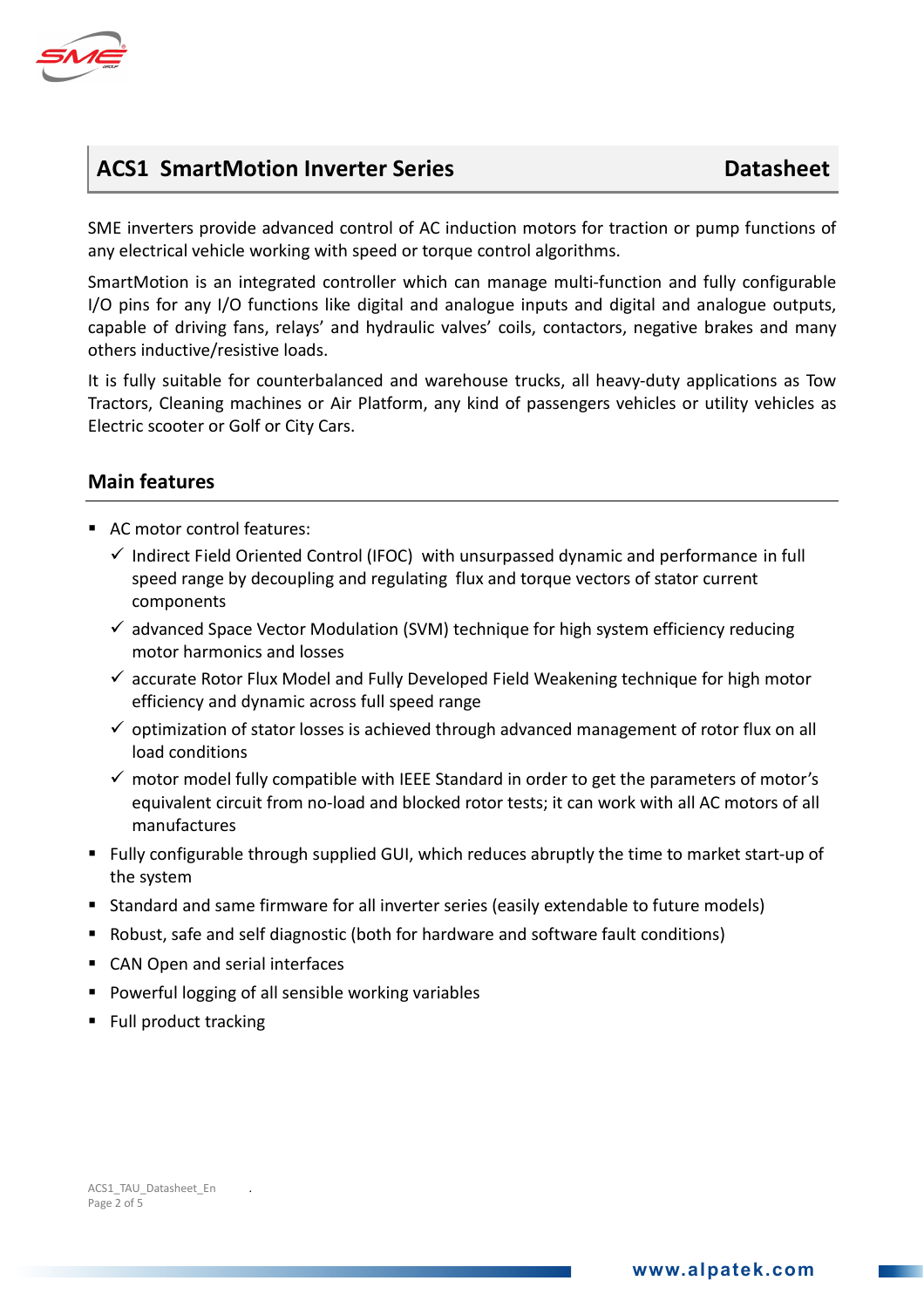

### Technical specification for ACS1 Smartmotion inverter series

#### Electrical and Power

| <b>ACS1 24V</b><br><b>Maximum RMS</b><br>ACS1 36-48V<br>inverter current (2')<br>ACS1 72-80V<br><b>PWM operating frequency</b><br><b>Efficiency</b><br><b>Protection level</b><br><b>Mechanical size</b><br>Weight<br><b>Vibration</b><br>Working temperature range<br>Storage temperature range<br>Maximum case temperature<br>EN1175 for safety<br>$\overline{\phantom{a}}$<br><b>EN12895 for Electromagnetic compatibility</b><br>- |                      |
|----------------------------------------------------------------------------------------------------------------------------------------------------------------------------------------------------------------------------------------------------------------------------------------------------------------------------------------------------------------------------------------------------------------------------------------|----------------------|
|                                                                                                                                                                                                                                                                                                                                                                                                                                        | 75Arms               |
|                                                                                                                                                                                                                                                                                                                                                                                                                                        | 150Arms              |
|                                                                                                                                                                                                                                                                                                                                                                                                                                        | 300Arms              |
|                                                                                                                                                                                                                                                                                                                                                                                                                                        | 75Arms               |
|                                                                                                                                                                                                                                                                                                                                                                                                                                        | 200Arms              |
|                                                                                                                                                                                                                                                                                                                                                                                                                                        | 300Arms              |
|                                                                                                                                                                                                                                                                                                                                                                                                                                        | 63Arms               |
|                                                                                                                                                                                                                                                                                                                                                                                                                                        | 250Arms              |
|                                                                                                                                                                                                                                                                                                                                                                                                                                        | 9KHz                 |
|                                                                                                                                                                                                                                                                                                                                                                                                                                        | >95%                 |
|                                                                                                                                                                                                                                                                                                                                                                                                                                        | <b>IP65</b>          |
|                                                                                                                                                                                                                                                                                                                                                                                                                                        | 180 x 140 x 58 [mm]  |
|                                                                                                                                                                                                                                                                                                                                                                                                                                        | $1.5 \text{ kg}$     |
|                                                                                                                                                                                                                                                                                                                                                                                                                                        | 5g, 10÷500Hz, 3 axes |
|                                                                                                                                                                                                                                                                                                                                                                                                                                        | $-30/+40^{\circ}$ C  |
|                                                                                                                                                                                                                                                                                                                                                                                                                                        | $-40/+50°C$          |
|                                                                                                                                                                                                                                                                                                                                                                                                                                        | $100^{\circ}$ C      |
|                                                                                                                                                                                                                                                                                                                                                                                                                                        |                      |
|                                                                                                                                                                                                                                                                                                                                                                                                                                        |                      |
| UL Recognized Component; meets UL583 dielectric test<br>Beauthorne and and the                                                                                                                                                                                                                                                                                                                                                         |                      |

Regulatory compliance

The vehicle OEM takes full responsibility of the regulatory compliance of the vehicle system with the controller installed.



ACS1\_TAU\_Datasheet\_En . Page 3 of 5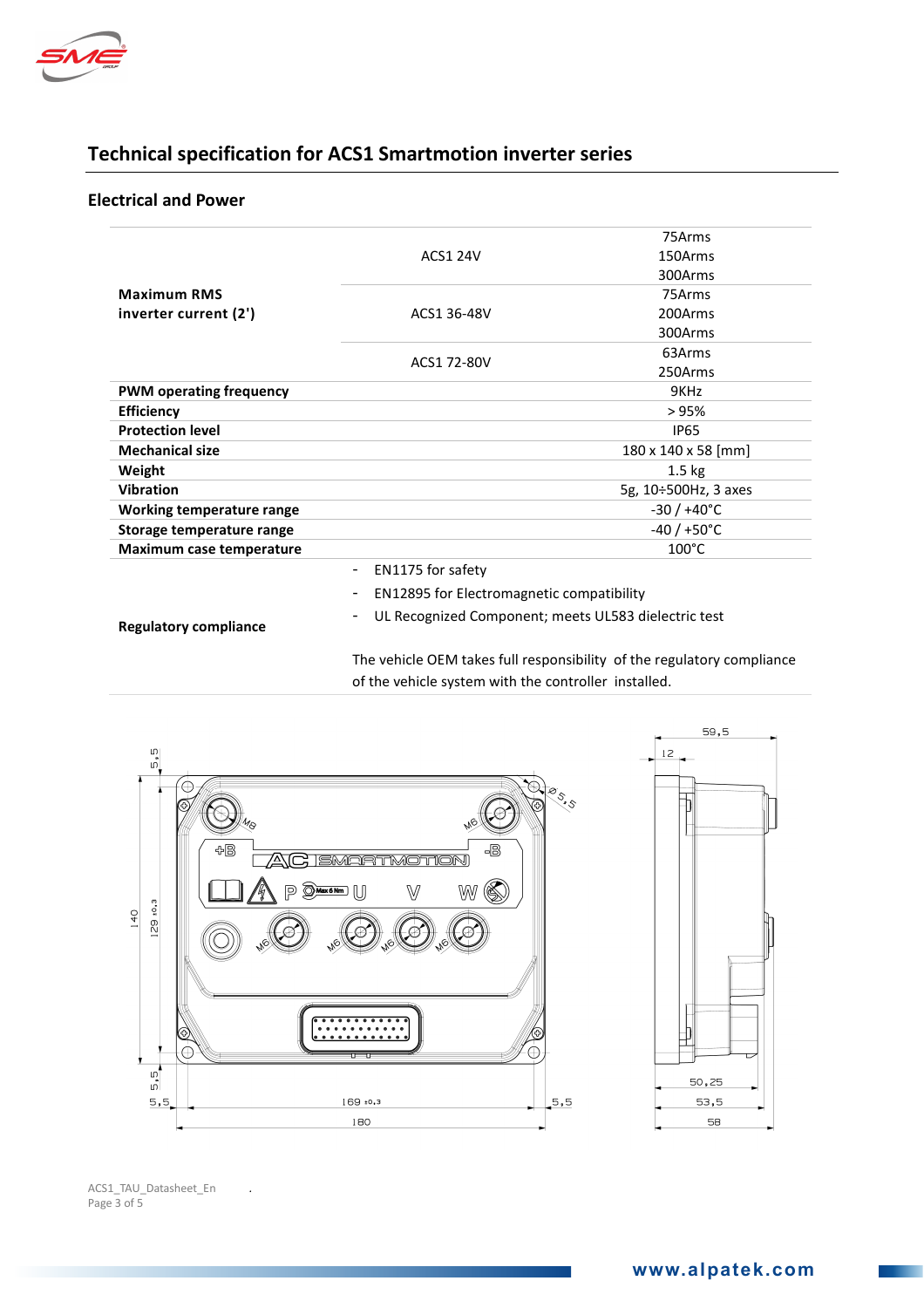

#### Controller Inputs and Outputs

| <b>Digital Inputs</b>                        | 12               |
|----------------------------------------------|------------------|
| <b>Analogue Inputs</b>                       | 5                |
| <b>Outputs (inductive or resistive load)</b> | 2 ON/OFF         |
|                                              | 3 PWM            |
| Motor speed sensor inputs                    |                  |
|                                              | $A + B$ channels |

#### Interfaces

| <b>CAN Protocol</b>         | CANOpen<br>Physical layer uses ISO11898-2             |
|-----------------------------|-------------------------------------------------------|
|                             | Baud rates: 1Mbps, 800kbps, 500kbps, 250kbps, 125kbps |
| <b>Serial communication</b> | RS-232                                                |
| LIN bus                     | Yes                                                   |

#### Advanced functionalities "Standalone" Firmware Family

- **Filexible assignment of I/O in order to couple them to any provided functions**
- Transfer characteristics of all analog inputs can be set and modified graphically
- Quick setting and support of all kind of throttles in the market
- All outputs can be fully configured (relays, fans, negative brake,..) in relation to the control variable (input pin, temperature of motors or inverters, working conditions)
- **Three different operative modes can be configured in all their settings by the customer and** easily selected while the system is working
- AC motor control:
	- selection between Torque Control and Speed Control is easy and quick; system grants good feeling in both through a smooth, dynamic and precise response
	- $\checkmark$  auto setup of PI control parameters based on actual motor characteristic permits the safe and immediate tuning of motor's behavior
	- $\checkmark$  current and torque limits at different speed can be safely set by the customer, in a full graphical way, limited only by inverter's max ratings
	- $\checkmark$  speed/torque rates in all working condition are fully configurable
	- speed/torque self-limitations are fully configurable, depending on temperature or digital/analogue inputs
- Powerful and precise hill-hold function can be configured and activated in different conditions: on switch activation, on pedal brake activation, always active or always off
- Battery current estimation is provided without any further current probe;
- Advanced State of Charge algorithm which combines both Columbian current integration and Open Circuit Voltage characteristics;
- Complete diagnosis of thermal history and of faults history in order to improve inverter's reliability and help the customer to develop the right power dimensioning;

ACS1\_TAU\_Datasheet\_En . Page 4 of 5